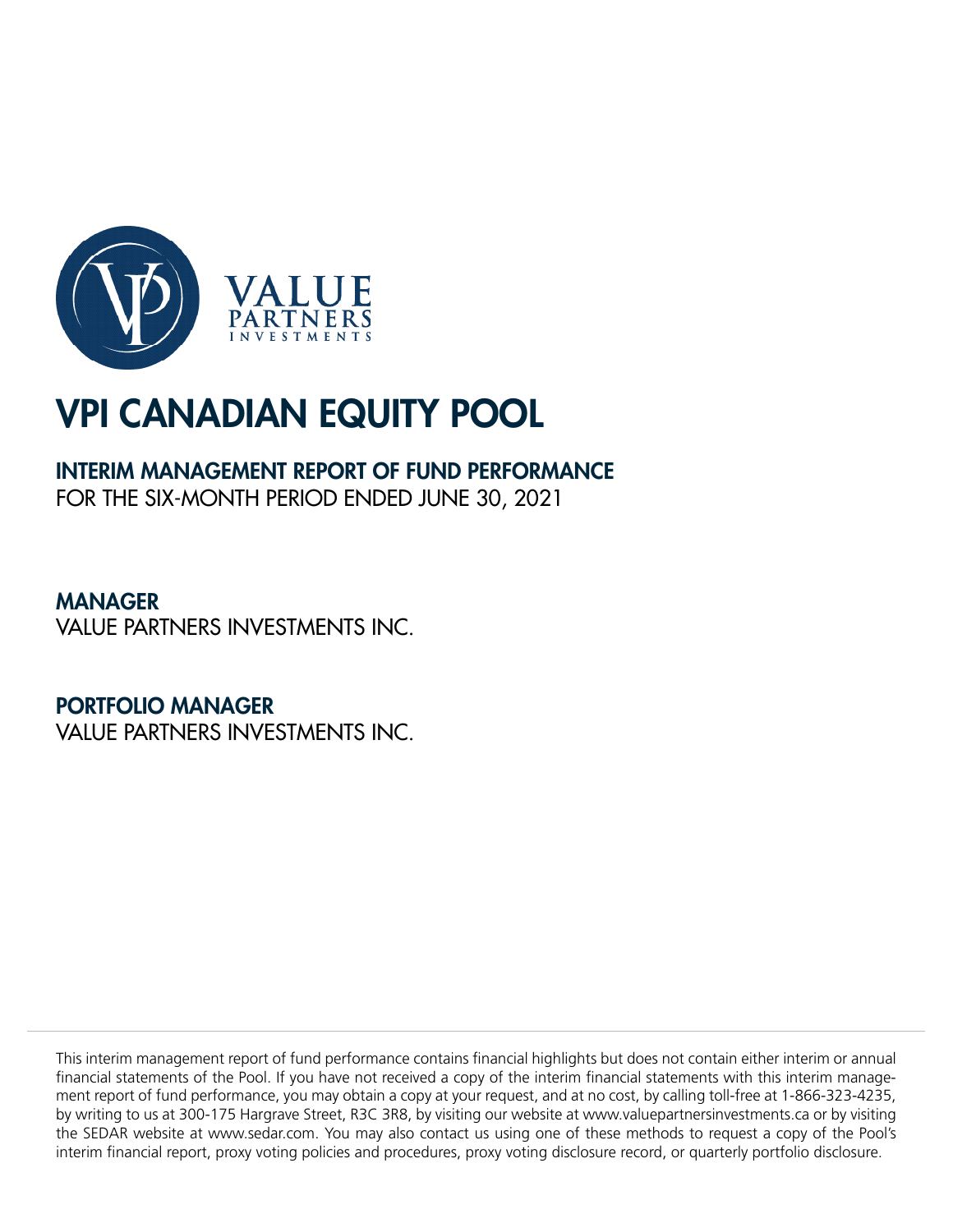

### VPI CANADIAN EQUITY POOL

### **Interim Management Discussion of Fund Performance**

August 23, 2021

The Interim Management Report of Fund Performance presents management's view of the significant factors and developments affecting the Pool's performance and outlook since December 31, 2020, the Pool's most recent fiscal yearend. This report should be read in conjunction with the Annual Management Report of Fund Performance for the year ended December 31, 2020.

#### **Results of Operations**

Net assets of the Pool increased by approximately \$129.5 million for the six-month period ended June 30, 2021 due to \$177.0 million increase in net assets from operations, offset by \$47.5 million of net redemptions. The increase in net assets from operations was due to \$121.0 million of unrealized appreciation in the value of investments, \$16.0 million in dividend and interest income, \$50.6 million of net realized gains on the sale of investments and a \$0.1 million foreign exchange gain on cash. This was offset by \$10.7 million in management fees and operating expenses.

The following table summarizes the businesses that were added and/or removed from the portfolio during the period:

| Additions               | Dispositions            |
|-------------------------|-------------------------|
| Lockheed Martin Company | Organon & Company       |
|                         | Honeywell International |

The Portfolio Manager made the above equity additions and added to existing positions that they believed were attractively valued using cash available in the Pool.

As a result of these decisions, changes in market values and cashflows during the period, there were some notable shifts in the portfolio allocation from the beginning of the year as indicated in the following table.

| Sector                             | Allocation Increase | Sector                           | Allocation Decrease |
|------------------------------------|---------------------|----------------------------------|---------------------|
| Telecommunication Services         | $.6\%$              | Semiconductors & Semiconductor   | 3.1%                |
|                                    |                     | Equipment                        |                     |
| Capital Goods                      | 1.5%                | Technology, Hardware & Equipment | 1.3%                |
| Pharmaceuticals, Biotechnology and | 1.3%                | Automobiles and Components       | 0.8%                |
| Life Sciences                      |                     |                                  |                     |
| Cash                               | $1.2\%$             | <b>Banks</b>                     | 0.5%                |
| Health Care Equipment and          | $0.4\%$             | Software & Services              | 0.5%                |
| <b>Services</b>                    |                     |                                  |                     |
| Transportation                     | $0.4\%$             | Utilities                        | $0.2\%$             |
| Insurance                          | 0.1%                |                                  |                     |

Each series of the Pool experienced a gain in the range of 16.1% to 17.2% which was slightly lower than the 17.3% gain of the S&P/TSX Composite Total Return Index (the "Index"). The Pool slightly underperformed the S&P/TSX Composite Total Return Index due to having no exposure to the Canadian energy sector or Shopify. The Pool's holdings in the financials sector were the greatest sector contributors to positive relative performance. The best performing holdings were Wells Fargo, BMO, and CIBC, while Becton Dickinson and Merck were the weakest performers during the period. The Pool's cash position helped reduce volatility but had a negative impact on relative performance. During the period, the Portfolio Manager established a new position in Lockheed Martin and realized a gain on the sale of Honeywell International. The financials, healthcare and information technology sectors are the three largest sector allocations and are expected to have a meaningful impact on the Pool's performance going forward.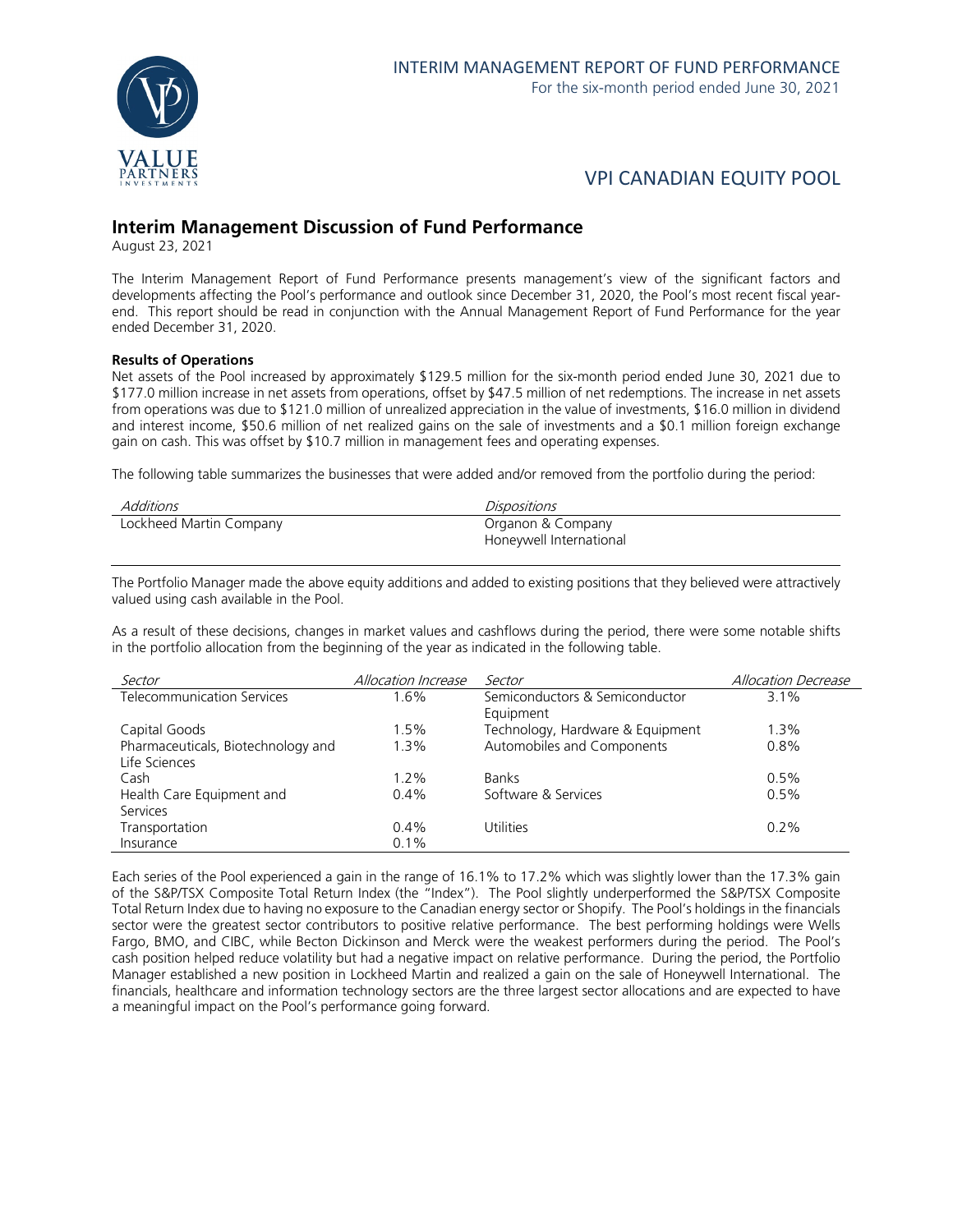

### VPI CANADIAN EQUITY POOL

### **Revenues and Expenses**

Revenues of the Pool for the year included \$16.0 million of dividend and interest income, along with a \$0.1 million foreign exchange gain on cash. These were offset by management fees and operating expenses of \$10.7 million during the period.

The realized gain on sale of investments of \$50.6 million is attributable to two full dispositions as well as several partial dispositions of shares from the portfolio during the period. Dividends received from each of these holdings while in the Pool are in addition to these gains/(losses).

| <b>Holding</b>                 | Approximate<br><b>Holding Period</b> | <b>Proceeds</b><br>(millions) | Cost<br>(millions) | <b>Realized Gain/Losses</b><br>(millions) |
|--------------------------------|--------------------------------------|-------------------------------|--------------------|-------------------------------------------|
| Organon & Company <sup>1</sup> | 0.1 years                            | \$2.1                         | \$ 2.7             | \$ (0.6)                                  |
| Honeywell International        | 0.9 years                            | \$29.3                        | \$17.7             | \$11.6                                    |
| Partial Dispositions           | n/a                                  | \$155.4                       | \$115.8            | \$39.6                                    |
|                                |                                      | \$186.8                       | \$136.2            | \$50.6                                    |

<sup>1</sup> Shares were received by the Pool in June 2021 following a spin-off by Merck & Co.

#### **Recent Developments**

#### Economic Conditions

The World Health Organization declared a global pandemic on March 11, 2020 and subsequently announced the first emergency use validation for a vaccine on December 31, 2020. Monetary and fiscal policies around the world helped support economies during this pandemic as economic activity suffered and unemployment rose. Several vaccines are in use around the world and are generally proving effective at minimizing the negative effects of the virus and its variants. Economic outlooks have improved as a result of the vaccine's effectiveness and the monetary and fiscal policies that continue to be very stimulative for economic growth. Gross Domestic Product in Canada and the United States is expected to exceed pre-pandemic levels by the end of 2021.

Market valuations are above average relative to historic levels as security prices have increased faster than the fundamental growth of the businesses and interest rates remain near historical lows. As economic growth continues, rising inflation may cause interest rates to trend higher, potentially impacting market valuations. The Portfolio Manager believes there are good opportunities available in several industries; however, caution is essential given volatile economic and market conditions as well as escalating valuation risks. The Portfolio Manager continues to seek opportunities that meet the Pool's investment criteria.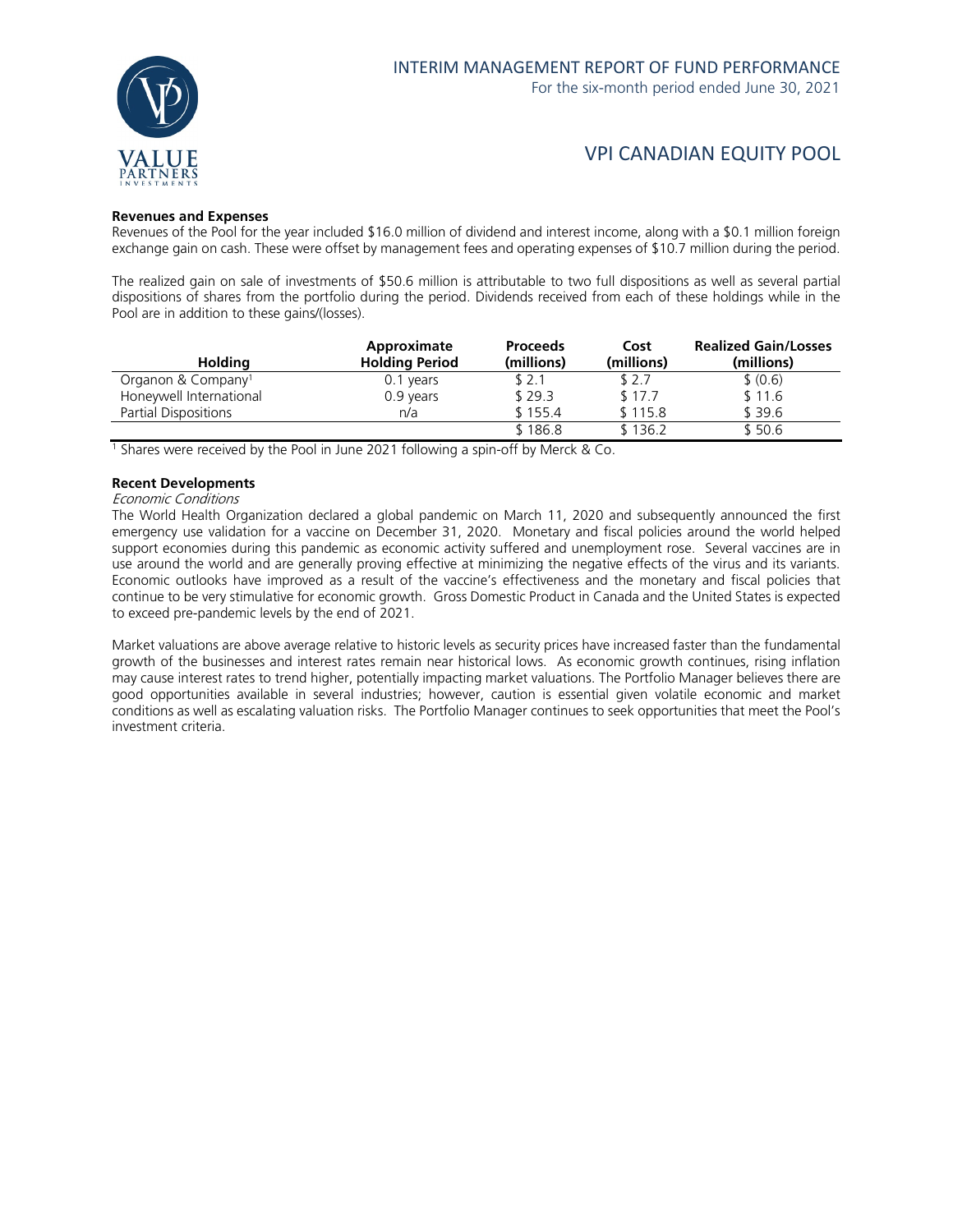

### VPI CANADIAN EQUITY POOL

### **Portfolio Allocation**

| Canadian Equities                  | 46.6%   | Cash                                    | $9.0\%$ |
|------------------------------------|---------|-----------------------------------------|---------|
| US Equities                        | 44.5%   | Other Net Assets                        | $-0.1%$ |
| <b>Sector Allocation</b>           |         |                                         |         |
| Banks                              | 35.0%   | Pharmaceuticals, Biotechnology and Life | $5.1\%$ |
|                                    |         | <b>Sciences</b>                         |         |
| Health Care Equipment and Services | $9.9\%$ | Software and Services                   | 4.5%    |
| Cash                               | $9.0\%$ | Capital Goods                           | 4.0%    |
| Transportation                     | 7.8%    | <b>Utilities</b>                        | $3.6\%$ |
| Insurance                          | 5.6%    | Automobiles & Components                | $3.0\%$ |
| <b>Telecommunication Services</b>  | 5.3%    | Semiconductors & Equipment              | 2.1%    |
| Technology Hardware & Equipment    | $5.2\%$ | Other Net Assets                        | $-0.1%$ |
|                                    |         |                                         |         |

### **Top 25 Holdings**

| <b>Issuer</b>                       | Percentage of<br><b>Net Assets</b> |
|-------------------------------------|------------------------------------|
| Cash                                | 9.0%                               |
| Wells Fargo & Company               | 5.9%                               |
| The Toronto-Dominion Bank           | 5.9%                               |
| <b>Bank of Montreal</b>             | 5.8%                               |
| Royal Bank of Canada                | 5.8%                               |
| The Bank of Nova Scotia             | 5.8%                               |
| Canadian Imperial Bank of Commerce  | 5.8%                               |
| Sun Life Financial Inc.             | 5.6%                               |
| Rogers Communications Inc., Class B | 5.3%                               |
| Cisco Systems, Inc.                 | 5.2%                               |
| Merck & Co., Inc.                   | 5.1%                               |
| CVS Health Corporation              | 5.0%                               |
| Becton, Dickinson and Company       | 4.9%                               |
| Oracle Corporation                  | 4.5%                               |
| FedEx Corporation                   | 4.1%                               |
| Lockheed Martin Corporation         | 4.0%                               |
| United Parcel Service Inc., Class B | 3.7%                               |
| Fortis Inc.                         | 3.6%                               |
| Magna International Inc.            | 3.0%                               |
| Intel Corporation                   | 2.1%                               |
| Other Net Assets                    | $-0.1%$                            |
| Total                               | 100.0%                             |

The above summary of investment portfolio may change due to ongoing portfolio transactions of the Pool. An update will be made available within 60 days of each subsequent quarter-end.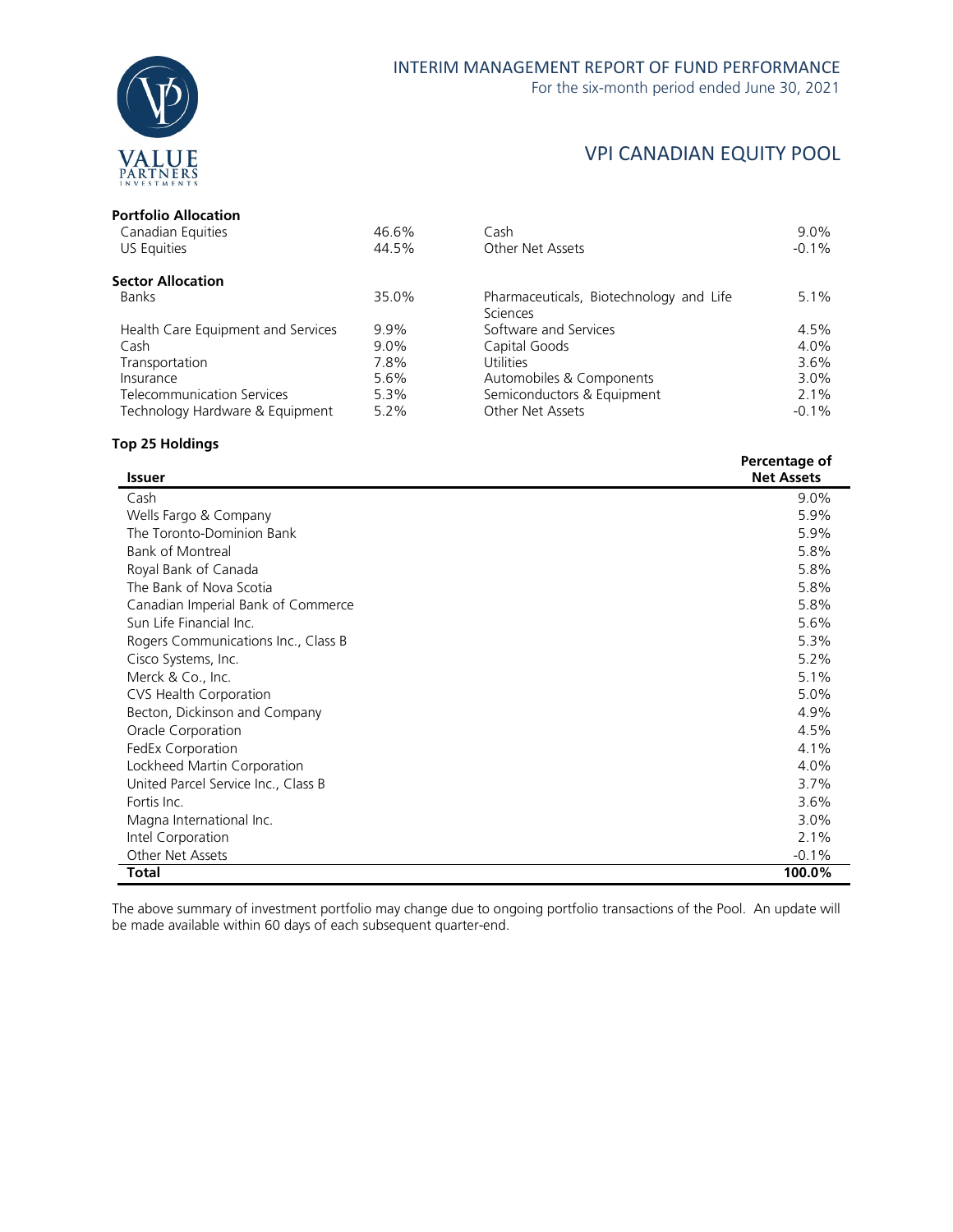

### VPI CANADIAN EQUITY POOL

### **Past Performance**

The historical performance information shown below assumes that all distributions were reinvested in the Pool and does not account for any sales, redemptions, distributions or optional charges or income taxes payable by an investor that would have reduced returns. Mutual fund returns are not guaranteed, their values change frequently and past performance may not be repeated.

#### **Year-by-Year Returns**

The bar charts below show the performance of each series of the Pool (net of fees) for the six-month period ended June 30, 2021, and the previous years ended December 31 or since inception to December 31. It shows in percentage terms, how an investment made on January 1 or on inception would have increased or decreased by the end of the respective periods.



(1) Value Partners Investments Inc. assumed the portfolio management responsibilities of the Pool on January 5, 2015.

(2) 2017 return is since inception on July 5, 2017.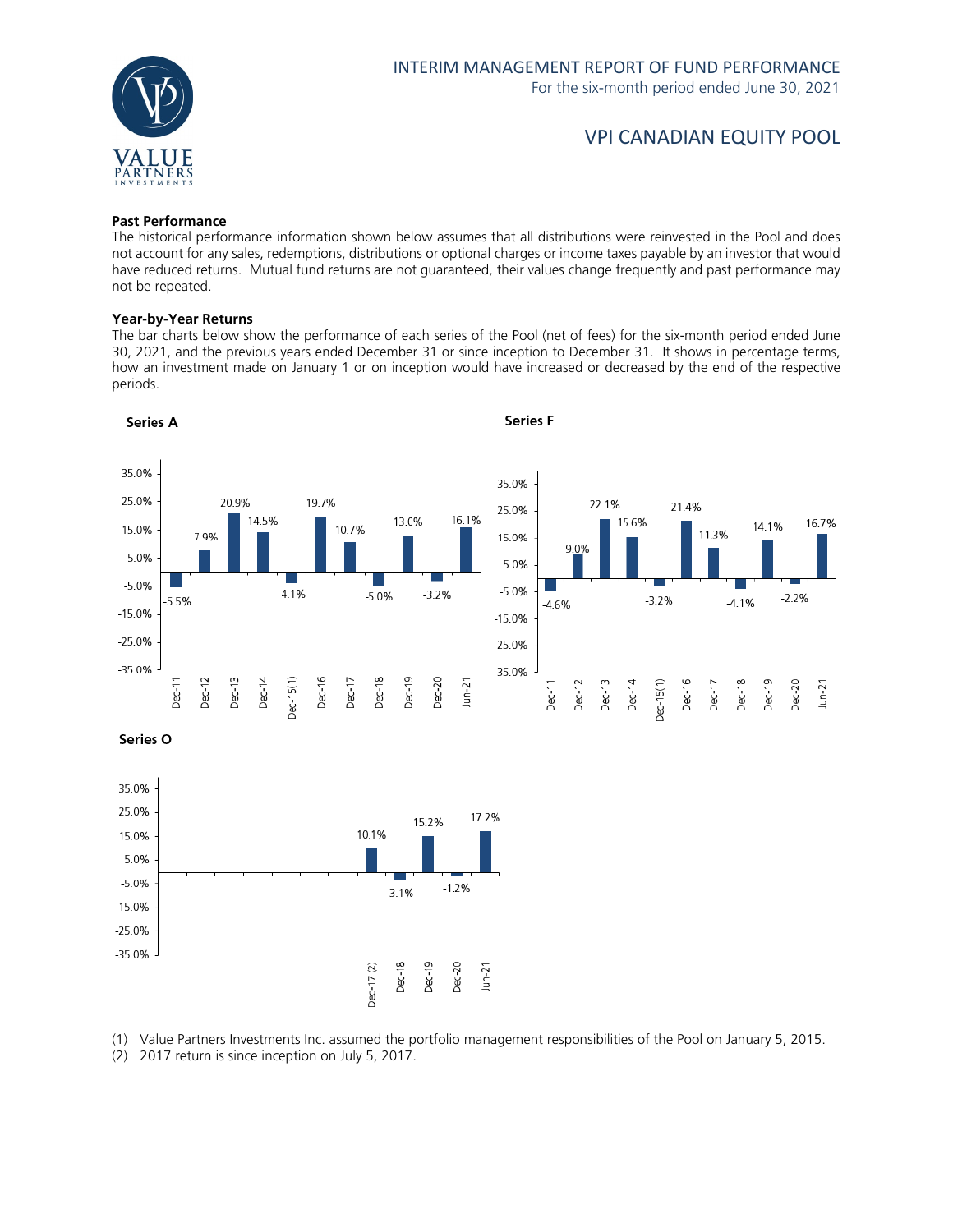

### VPI CANADIAN EQUITY POOL

#### **Management Fees**

The Pool pays an annual management fee on each of its series (excluding Series O) to Value Partners Investments Inc. ("the Manager"). The management fee is calculated daily as a percentage of the net asset value of each series as of the close of business on each business day. In consideration for the management fees, the Manager may pay a percentage sales commission and/or trailing commission to registered dealers or brokers for units bought and held in the Pool depending on which series of units were purchased. The Manager also pays a portion of the management fee to the Portfolio Manager for its services in managing the investment portfolio.

For the six-months ended June 30, 2021, approximately 41% of the management fee revenues received by the Manager from the Pool were paid to registered dealers and brokers as sales and/or trailing commissions. Since each series may have a different commission structure, this percentage may vary by series. For unitholders eligible for the Management Fee Reduction Program, approximately 16% of the gross management fees were returned to unitholders as management fee rebates. The remainder of the management fee revenue, after payment of fees to the Portfolio Manager for its services, was retained by the Manager for corporate purposes.

#### **Related Party Transactions**

Value Partners Investments Inc. is the manager of the Pool and is responsible for the overall business and operations of the Pool. For the six-month period ended June 30, 2021, the Pool paid \$9.0 million in management fees (excluding taxes) to the Manager. In addition, the parent company of the Manager also held 31,008 Series F units of the Pool as of June 30, 2021.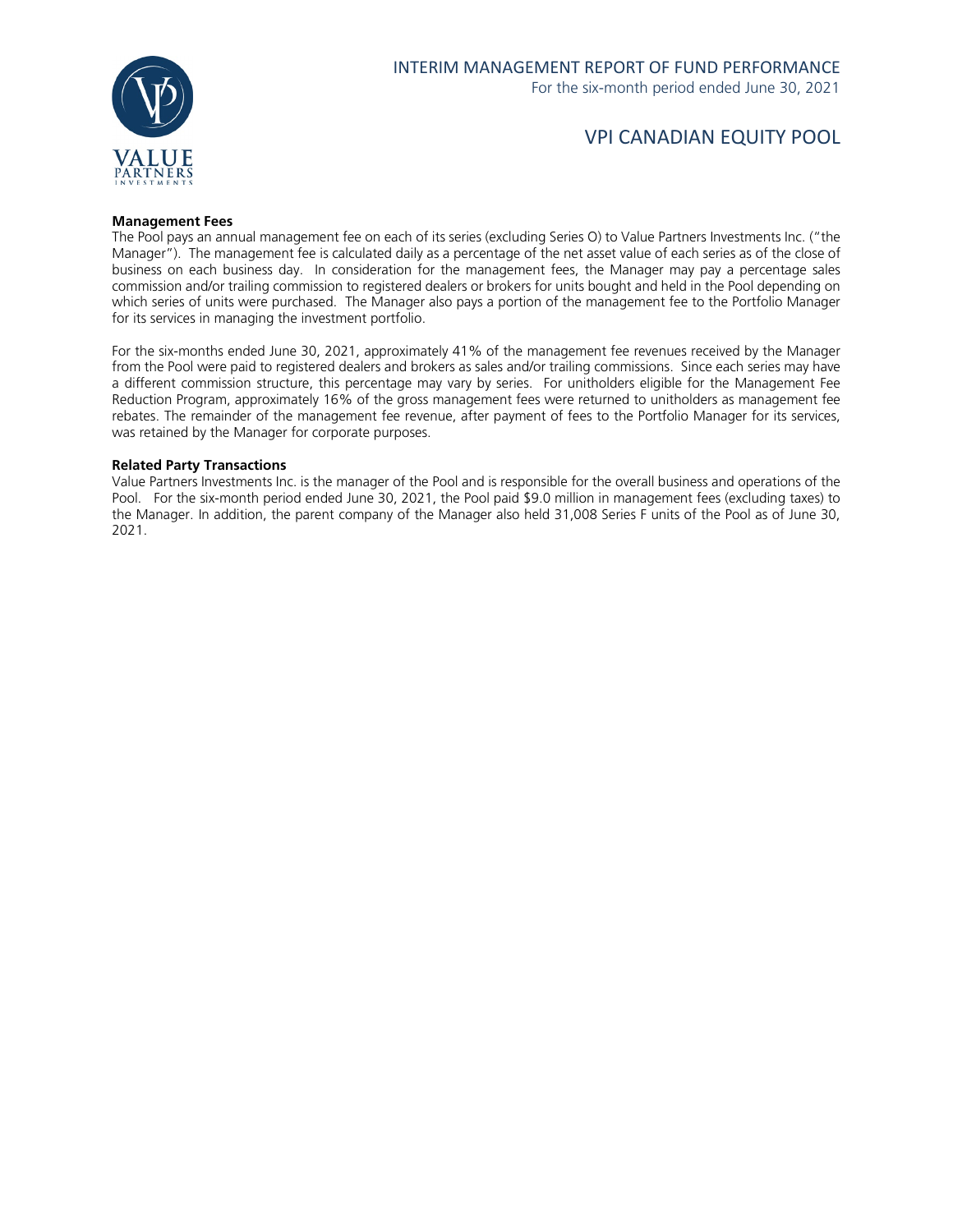

### VPI CANADIAN EQUITY POOL

#### **Financial Highlights**

The following tables show selected key financial information about each series of the Pool and are intended to help you understand the Pool's financial performance for the past five years ended December 31 and the six-month period ended June 30, 2021. This information is derived from the Pool's audited annual financial statements and interim unaudited financial statements and is not intended to be a reconciliation of the net asset value per unit.

### **The Pool's Net Assets Per Unit (\$)(1)**

| <b>Series A</b>                                     | June 30<br>2021          | <b>December</b><br>31 2020 | <b>December</b><br>31 2019 | December<br>31 2018 | <b>December</b><br>31 2017 | December<br>31 2016 |
|-----------------------------------------------------|--------------------------|----------------------------|----------------------------|---------------------|----------------------------|---------------------|
| Net assets, beginning of period                     | 19.11                    | 19.95                      | 18.04                      | 19.44               | 17.61                      | 15.10               |
| Increase (decrease) from operations:                |                          |                            |                            |                     |                            |                     |
| Total revenue                                       | 0.28                     | 0.55                       | 0.60                       | 0.64                | 0.38                       | 0.47                |
| Total expenses                                      | (0.22)                   | (0.37)                     | (0.41)                     | (0.41)              | (0.38)                     | (0.34)              |
| Realized gains for the period                       | 0.89                     | (0.17)                     | 0.69                       | 0.58                | 0.50                       | 0.71                |
| Unrealized gains (losses) for the period            | 2.14                     | (0.68)                     | 1.39                       | (1.88)              | 1.42                       | 2.17                |
| Total increase (decrease) from operations (2)       | 3.09                     | (0.67)                     | 2.27                       | (1.07)              | 1.92                       | 3.01                |
| <b>Distributions:</b>                               |                          |                            |                            |                     |                            |                     |
| From net investment income (excluding<br>dividends) |                          |                            |                            |                     |                            |                     |
| From dividends                                      | $\overline{\phantom{a}}$ | (0.21)                     | (0.15)                     | (0.05)              | (0.05)                     | (0.09)              |
| From capital gains                                  | ۰                        |                            | (0.29)                     | (0.38)              |                            | (0.38)              |
| Return of capital                                   | ۰                        |                            |                            |                     |                            |                     |
| Total annual distributions (3)                      | $\overline{\phantom{a}}$ | (0.21)                     | (0.44)                     | (0.43)              | (0.05)                     | (0.47)              |
| Net assets, end of period                           | 22.19                    | 19.11                      | 19.95                      | 18.04               | 19.44                      | 17.61               |

| <b>Series F</b>                                     | June 30<br>2021 | <b>December</b><br>31 2020 | <b>December</b><br>31 2019 | <b>December</b><br>31 2018 | <b>December</b><br>31 2017 | <b>December</b><br>31 2016 |
|-----------------------------------------------------|-----------------|----------------------------|----------------------------|----------------------------|----------------------------|----------------------------|
| Net assets, beginning of period                     | 15.83           | 16.52                      | 14.91                      | 16.07                      | 14.52                      | 12.46                      |
| Increase (decrease) from operations:                |                 |                            |                            |                            |                            |                            |
| Total revenue                                       | 0.23            | 0.45                       | 0.50                       | 0.53                       | 0.31                       | 0.39                       |
| Total expenses                                      | (0.10)          | (0.17)                     | (0.19)                     | (0.18)                     | (0.17)                     | (0.16)                     |
| Realized gains for the period                       | 0.74            | (0.18)                     | 0.58                       | 0.47                       | 0.43                       | 0.54                       |
| Unrealized gains (losses) for the period            | 1.76            | (0.43)                     | 1.13                       | (1.62)                     | 1.21                       | 2.00                       |
| Total increase (decrease) from operations<br>(2)    | 2.63            | (0.33)                     | 2.02                       | (0.80)                     | 1.78                       | 2.77                       |
| <b>Distributions:</b>                               |                 |                            |                            |                            |                            |                            |
| From net investment income (excluding<br>dividends) |                 |                            |                            |                            |                            |                            |
| From dividends                                      |                 | (0.32)                     | (0.26)                     | (0.18)                     | (0.17)                     | (0.22)                     |
| From capital gains                                  |                 |                            | (0.24)                     | (0.32)                     |                            | (0.31)                     |
| Return of capital                                   |                 | $\overline{\phantom{a}}$   | $\qquad \qquad$            |                            | ۰.                         |                            |
| Total annual distributions <sup>(3)</sup>           |                 | (0.32)                     | (0.50)                     | (0.50)                     | (0.17)                     | (0.53)                     |
| Net assets, end of period                           | 18.46           | 15.83                      | 16.52                      | 14.91                      | 16.07                      | 14.52                      |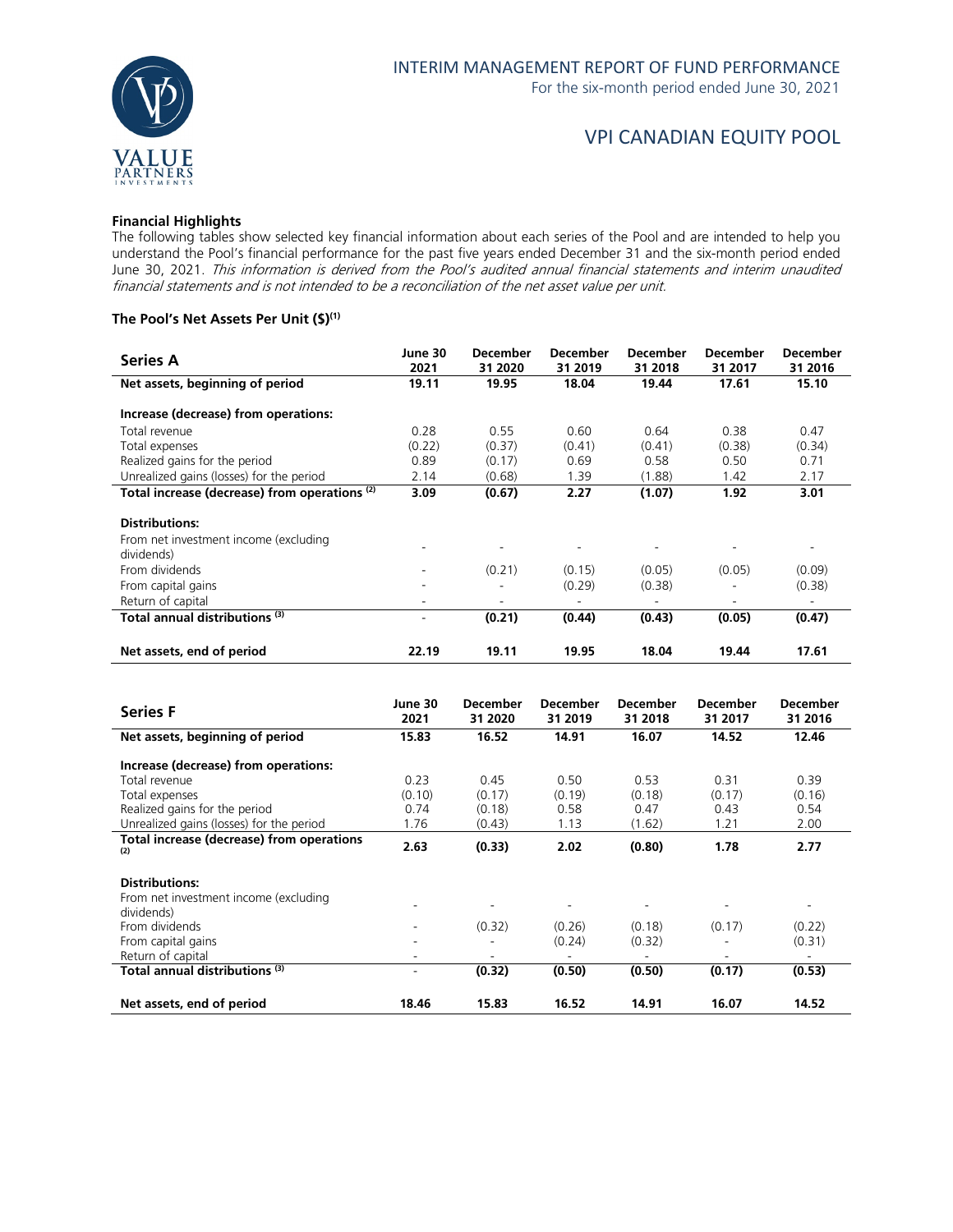

### VPI CANADIAN EQUITY POOL

| Series O <sup>(4)</sup>                                     | June 30<br>2021          | <b>December</b><br>31 2020 | <b>December</b><br>31 2019   | <b>December</b><br>31 2018 | <b>December</b><br>31 2017 |  |
|-------------------------------------------------------------|--------------------------|----------------------------|------------------------------|----------------------------|----------------------------|--|
| Net assets, beginning of period $(4)$                       | 10.72                    | 11.18                      | 10.07                        | 10.84                      | 10.00                      |  |
| Increase (decrease) from operations:                        |                          |                            |                              |                            |                            |  |
| Total revenue                                               | 0.15                     | 0.29                       | 0.35                         | 0.38                       | 0.09                       |  |
| Total expenses                                              | $\overline{\phantom{0}}$ |                            | (0.02)                       |                            |                            |  |
| Realized gains for the period                               | 0.52                     | (0.15)                     | 0.43                         | 0.23                       | 0.34                       |  |
| Unrealized gains (losses) for the period                    | 1.22                     | (0.04)                     | 0.76                         | (1.46)                     | 0.95                       |  |
| Total increase (decrease) from<br>operations <sup>(2)</sup> | 1.89                     | 0.10                       | 1.52                         | (0.85)                     | 1.38                       |  |
| <b>Distributions:</b>                                       |                          |                            |                              |                            |                            |  |
| From net investment income (excluding<br>dividends)         |                          |                            |                              |                            |                            |  |
| From dividends                                              |                          | (0.32)                     | (0.27)                       | (0.21)                     | (0.18)                     |  |
| From capital gains                                          | ۰                        |                            | (0.16)                       | (0.22)                     | ۰                          |  |
| Return of capital                                           | -                        |                            | $\qquad \qquad \blacksquare$ |                            |                            |  |
| Total annual distributions (3)                              | $\overline{\phantom{0}}$ | (0.32)                     | (0.43)                       | (0.43)                     | (0.18)                     |  |
| Net assets, end of period                                   | 12.57                    | 10.72                      | 11.18                        | 10.07                      | 10.84                      |  |

(1) This information is derived from the Pool's audited annual financial statements and from the interim unaudited financial statements for the current period ended June 30, 2021.

(2) Net assets and distributions are based on the actual number of units outstanding at the relevant time. The increase/decrease from operations is based on the weighted average number of units outstanding over the financial period.

(3) Distributions were paid in cash/reinvested in additional units of the Pool, or both.

(4) Inception date: July 5, 2017.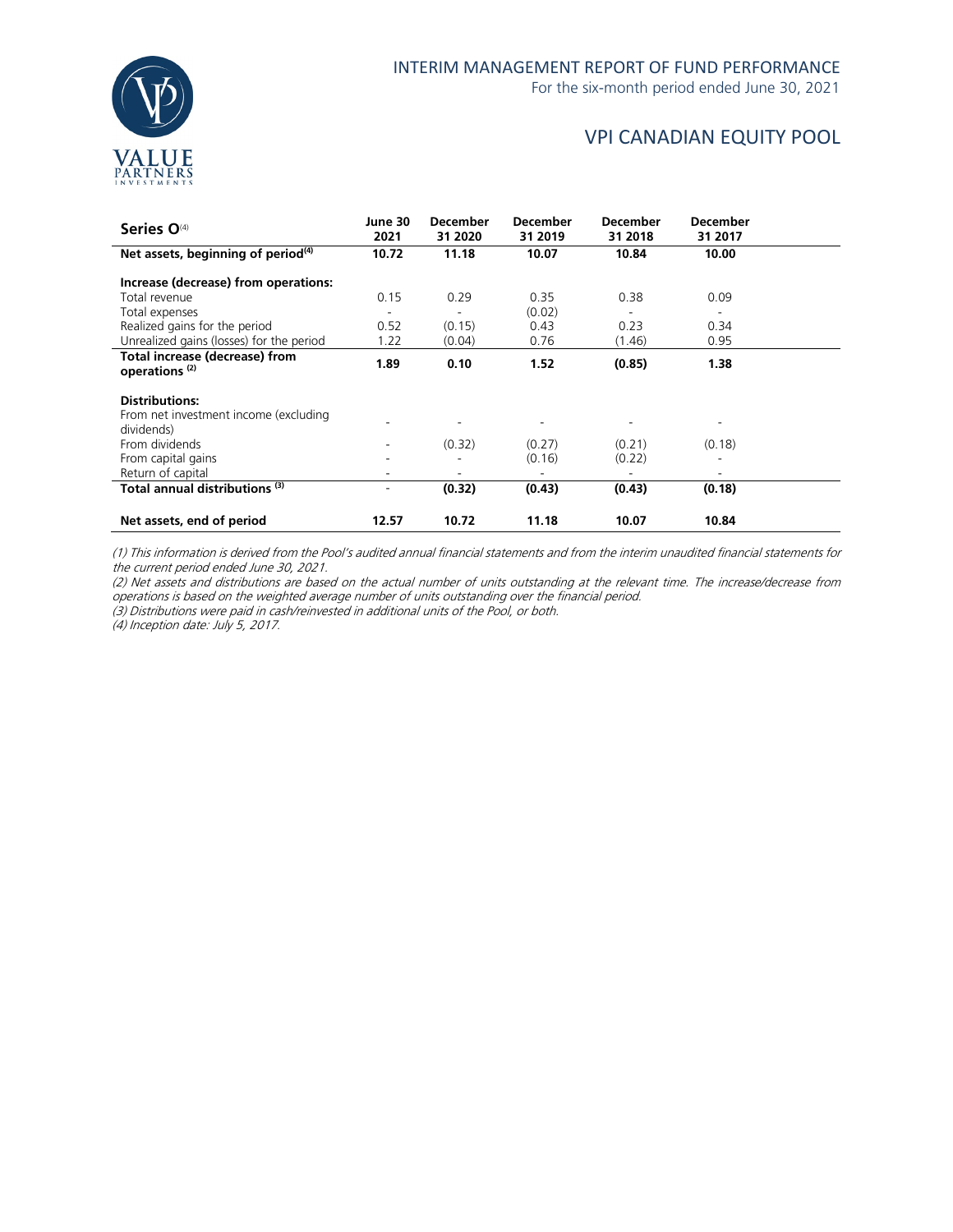

### VPI CANADIAN EQUITY POOL

### **Ratios and Supplemental Data**

| <b>Series A</b>                                    | June 30<br>2021 | <b>December</b><br>31 2020 | <b>December</b><br>31 2019 | <b>December</b><br>31 2018 | <b>December</b><br>31 2017 | <b>December</b><br>31 2016 |
|----------------------------------------------------|-----------------|----------------------------|----------------------------|----------------------------|----------------------------|----------------------------|
| Total net asset value (000's) <sup>(1)</sup>       | \$946,608       | \$852,391                  | \$916,248                  | \$713,221                  | \$650,134                  | \$521,814                  |
| Number of units outstanding (000's) <sup>(1)</sup> | 42,660          | 44.604                     | 45.925                     | 39,530                     | 33,437                     | 29,635                     |
| Management expense ratio <sup>(2)</sup>            | 1.96%           | 1.97%                      | 1.97%                      | 1.98%                      | 1.99%                      | 1.99%                      |
| Management expense ratio before waivers            |                 |                            |                            |                            |                            |                            |
| or absorptions                                     | 1.96%           | 1.97%                      | 1.97%                      | 1.98%                      | 1.99%                      | l.99%                      |
| Trading expense ratio <sup>(3)</sup>               | 0.01%           | 0.03%                      | 0.01%                      | 0.01%                      | 0.01%                      | 0.03%                      |
| Portfolio turnover rate (4)                        | 11.33%          | 57.19%                     | 14.60%                     | 10.63%                     | 6.33%                      | 13.85%                     |
| Net asset value per unit (1)                       | \$22.19         | \$19.11                    | \$19.95                    | \$18.04                    | \$19.44                    | \$17.61                    |

| <b>Series F</b>                              | June 30<br>2021 | <b>December</b><br>31 2020 | <b>December</b><br>31 2019 | <b>December</b><br>31 2018 | <b>December</b><br>31 2017 | <b>December</b><br>31 2016 |
|----------------------------------------------|-----------------|----------------------------|----------------------------|----------------------------|----------------------------|----------------------------|
| Total net asset value (000's) <sup>(1)</sup> | \$209,732       | \$179,273                  | \$174,819                  | \$124,179                  | \$98,158                   | \$66,590                   |
| Number of units outstanding $(000's)^{(1)}$  | 11,359          | 11,327                     | 10,583                     | 8,326                      | 6,109                      | 4,585                      |
| Management expense ratio <sup>(2)</sup>      | $1.02\%$        | 1.03%                      | $1.02\%$                   | 1.03%                      | 1.03%                      | 1.03%                      |
| Management expense ratio before waivers      |                 |                            |                            |                            |                            |                            |
| or absorptions                               | $1.02\%$        | 1.03%                      | $1.02\%$                   | 1.03%                      | 1.03%                      | 1.03%                      |
| Trading expense ratio <sup>(3)</sup>         | 0.01%           | 0.03%                      | 0.01%                      | 0.01%                      | 0.01%                      | 0.03%                      |
| Portfolio turnover rate (4)                  | 11.33%          | 57.19%                     | 14.60%                     | 10.63%                     | 6.33%                      | 13.85%                     |
| Net asset value per unit (1)                 | \$18.46         | \$15.83                    | \$16.52                    | \$14.91                    | \$16.07                    | \$14.52                    |

| <b>Series O</b>                             | June 30<br>2021 | <b>December</b><br>31 2020 | <b>December</b><br>31 2019 | <b>December</b><br>31 2018 | <b>December</b><br>31 2017 |  |
|---------------------------------------------|-----------------|----------------------------|----------------------------|----------------------------|----------------------------|--|
| Total net asset value $(000's)^{(1)}$       | \$76,224        | \$71,386                   | \$56,173                   | \$12,360                   | \$428                      |  |
| Number of units outstanding $(000's)^{(1)}$ | 6.064           | 6,659                      | 5.024                      | 1.227                      | 40                         |  |
| Management expense ratio <sup>(2)</sup>     | $0.00\%$        | $0.00\%$                   | $0.00\%$                   | $0.00\%$                   | $0.00\%$                   |  |
| Management expense ratio before waivers     |                 |                            |                            |                            |                            |  |
| or absorptions                              | $0.07\%$        | 0.08%                      | $0.08\%$                   | $0.08\%$                   | $0.07\%$                   |  |
| Trading expense ratio <sup>(3)</sup>        | $0.01\%$        | 0.03%                      | 0.01%                      | 0.01%                      | $0.01\%$                   |  |
| Portfolio turnover rate (4)                 | 11.33%          | 57.19%                     | 14.60%                     | 10.63%                     | 6.33%                      |  |
| Net asset value per unit (1)                | \$12.57         | \$10.72                    | \$11.18                    | \$10.07                    | \$10.84                    |  |

(1) This information is provided as at the date shown.

(2) Management expense ratio is based on total expenses for the stated period (excluding distributions, commissions and other portfolio transaction costs) and is expressed as an annualized percentage of daily average net assets during the period. In the period a series is established, the management expense ratio is annualized from the date of inception to December 31.

(3) The trading expense ratio represents total commissions and other portfolio transaction costs expressed as an annualized percentage of daily average net assets during the period.

(4) The Pool's portfolio turnover rate indicates how actively the Pool's portfolio manager manages its portfolio investments. A portfolio turnover rate of 100% is equivalent to the Pool buying and selling all of the securities in its portfolio once in the course of the year. The higher the Pool's portfolio turnover rate in a year, the greater the trading costs payable by the Pool in the year, and the greater the chance of an investor receiving taxable capital gains in the year. There is not necessarily a relationship between a high turnover rate and the performance of the Pool.